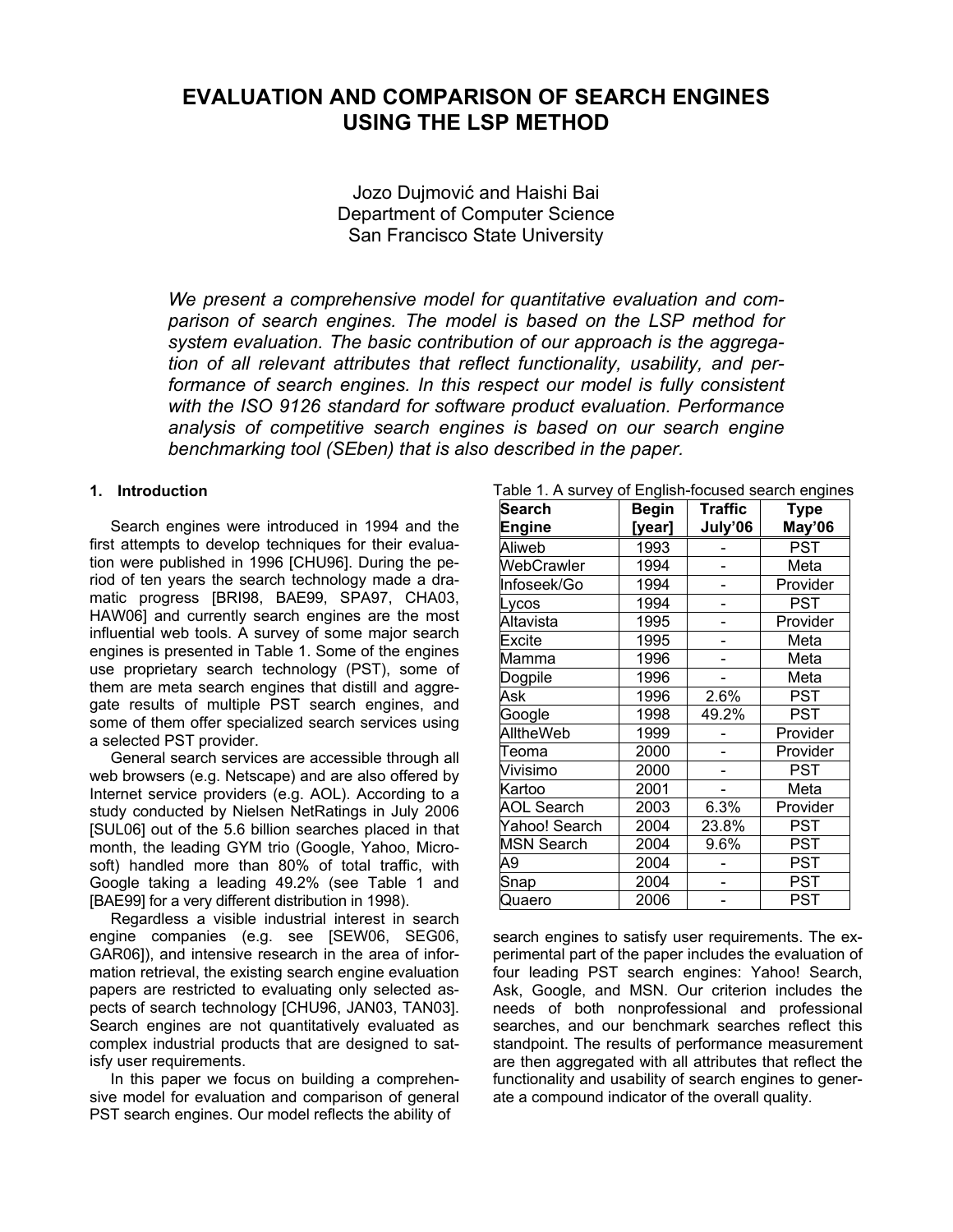Our evaluation method is presented in the following five sections. We first introduce the search engine user models, and then the search engine attributes that are the basis of the evaluation model. The attributes include performance and quality of information retrieval that are measured using a specialized tool, which is presented in a separate section. Then we present an outline of the LSP evaluation method. Finally, we present a comprehensive LSP criterion for search engine evaluation and the evaluation results.

## **2. Search engine user models**

All parameters of search engine evaluation model, as well as the search engine benchmark workload, reflect a specific model of the search engine user. We characterize users using two attributes: (1) volume, and (2) significance of search. The volume is measured in searches per day of a specific topic. The significance is characterized as "low" if the search is purely recreational (as the majority of searches in Table 3). The significance is "high" if the results of search affect professional success, health, security, family activities, etc. Two characteristic types of users are shown in Table 2.

Table 2. Characteristic search engine users

| Sym- | Type of search             | Volume    | Significance |  |
|------|----------------------------|-----------|--------------|--|
| bol  | engine user                | of search | of search    |  |
| GP   | General<br>popu-<br>lation | High      | Low          |  |
| SU   | Specialized                | Low       | High         |  |
|      | user                       |           |              |  |

Short-term high-intensity search traffic is generated by special events that cause high level of public interest. Such events are illustrated by the search frequency distribution shown in Fig. 1 [GOG06b]. After important events (e.g. natural disasters, globalscale diseases, terrorist attacks, events related to celebrities, etc.) the frequency of searches related to such event rapidly increases, reaches the maximum, followed by an almost exponential decrease, similar to the Rayleigh or log normal distributions. In many cases the interest in special events fades out rather quickly and does not affect the top 10 yearly queries that characterize the GP user.

The GP user is defined using the statistics of most frequent requests obtained from search engine traffic monitors. The GP traffic is dominated by large public interest in special (sometimes accidental) events and popular public personalities. Table 3 shows an example of the top 10 Google queries [GOG06a] that illustrate the worldwide activity of the GP user during the year 2003.

| Table 3. Top 10 Google queries in year 2003 |
|---------------------------------------------|
|---------------------------------------------|

|                | <b>Prince Charles</b> |
|----------------|-----------------------|
| $\overline{2}$ | Eastenders            |
| 3              | Winnie the Pooh       |
| 4              | Jonny Wilkinson       |
| 5              | Easyjet               |
| 6              | David Beckham         |
| 7              | Michael Jackson       |
| 8              | 2 fast 2 furious      |
| 9              | Paris Hilton          |
| 10             | Simpsons              |





Figure 1. A typical event search frequency

The SU search load is generated by many categories of special interest user groups, where the most important are professional searches. Typical such searches are related to the activities of students and professionals in various disciplines, such as computer science, medicine, law, etc. A significant fraction of high importance search activities is related to search of literature.

## **3. Search engine quality attributes**

General models for software quality evaluation have been analyzed by many authors [BOE78, FEN97] and standardized by ISO [ISO91] and IEEE [IEE93]. The basic idea to evaluate software from the standpoint of its operation and upgrading is shown in Fig. 2.

In the case of search engines the general software quality model must be modified to reflect specific features of search engines. First, from the end user standpoint it is only interesting to evaluate the operation of the software product. Consequently, the performance evaluation area must be expanded with the evaluation of information retrieval quality. At the same time, the reliability group is found not to be critical and can be omitted. This approach yields the following tree of attributes that affect the ability of search engines to satisfy user requirements:

1. Functionality

1.1. General search methods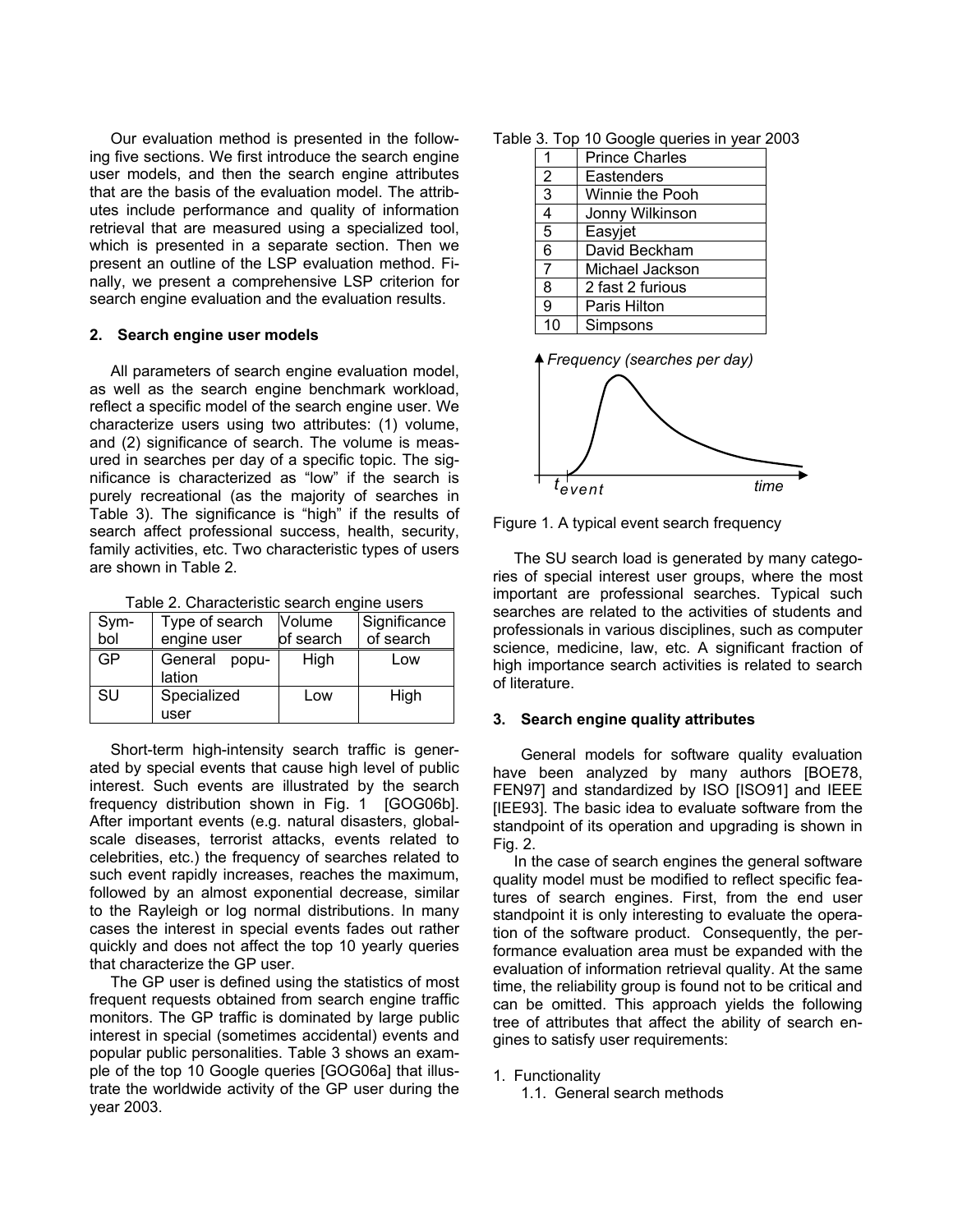- 1.1.1. Basic search
	- 1.1.1.1. Single keyword
	- 1.1.1.2. Multiple keyword
	- 1.1.1.3. Phrase
- 1.1.2. Advanced search
	- 1.1.2.1. Boolean expression
	- 1.1.2.2. Number range search
	- 1.1.2.3. Negative terms
- 1.1.3. Non-English search
- 1.1.4. Multimedia search
	- 1.1.4.1. Images
		- 1.1.4.2. Video clips
			- 1.1.4.2.1. Categorization of material
			- 1.1.4.2.2. Popularity rating
			- 1.1.4.2.3. Search criterion
	- 1.1.4.3. Audio clips
- 1.1.5. Extended search
	- 1.1.5.1. Case-sensitive search
	- 1.1.5.2. Common words exclusion
	- 1.1.5.3. Word variations (plural etc.)
	- 1.1.5.4. Use of synonyms
- 1.2. Data filters
	- 1.2.1. Adult content
	- 1.2.2. Time filters
		- 1.2.2.1. Last update time
		- 1.2.2.2. Time interval
	- 1.2.3. Domain/page/link filtering
		- 1.2.3.1. Domain or site
		- 1.2.3.2. Location in page
		- 1.2.3.3. Linked pages
		- 1.2.3.4. Keyword frequency in page
		- 1.2.3.5. Pages from same site
	- 1.2.4. Miscellaneous filters
		- 1.2.4.1. Access rights
		- 1.2.4.2. Countries
		- 1.2.4.3. File types
		- 1.2.4.4. RSS file format support
		- 1.2.4.5. Similar pages
- 1.3. Topic-specific search
	- 1.3.1. Technologies
	- 1.3.2. Academic
	- 1.3.3. Local life
	- 1.3.4. Maps
	- 1.3.5. Blog
- 2. Usability
- 2.1. Operability
	- 2.1.1. Visibility of functionality
	- 2.1.2. Ease of customization
	- 2.1.3. User interface quality
	- 2.1.4. Direct display of best match
- 2.2. Result presentation
	- 2.2.1. Customizable page size
	- 2.2.2. Customizable ranking of results
	- 2.2.3. Availability of cached results
- 2.3. Learnability
	- 2.3.1. On-line help (short references)
- 2.3.2. User manual (book quality)
- 2.3.3. Independent literature
- 2.3.4. Tutorial (learning by example)
- 2.3.5. Frequently asked questions
- 3. Performance of information retrieval
	- 3.1. Measured response time
		- 3.1.1. Time to return first page
		- 3.1.2. Time to return first 100 records
	- 3.2. Resource consumption
- 4. Quality of information retrieval
	- 4.1. Coverage
	- 4.2. Recall
	- 4.3. Precision

# 1. **Operation of software product**

- 1.1 Functionality (Suitability, Accuracy, Security, Interoperability, Compliance)
- 1.2 Usability (Understandability, Learnability, Operability)
- 1.3 Performance (Processing time, Throughput, Resource consumption)
- 1.4 Reliability (Maturity, Fault tolerance, Recoverability)

# 2. **Upgrading of software product**

- 2.1 Maintainability (Analyzability, Changeability, Stability, Testability)
- 2.2 Portability (Adaptability, Installability, Conformance, Replaceability)
- 2.3 Reusability (Structuredness, Conciseness, Self-descriptiveness, Device independence)

Figure 2. General attributes of software quality

# **4. SEben – a search engine benchmarking tool**

In this section we describe SEben, our search engine benchmarking tool. SEben is based on the following design goals:

- Measurement of information retrieval quality
- Measurement of response time
- Comparison of competitive search engines
- Continuous measurement that determines distributions of performance indicators
- Extensibility to support more search engines
- The global organization of SEben is shown in Fig.

3. The performance measurement consists of *C* cycles, where each cycle selects one of *b* information retrieval benchmark queries  $(Q_1, \ldots, Q_b)$ , and applies this query to all *n* analyzed search engines. Measured performance values (quality of search, response time, etc.) are stored in a performance database, and the accumulated data are processed at the end of measurement to compute global performance indicators for each search engine.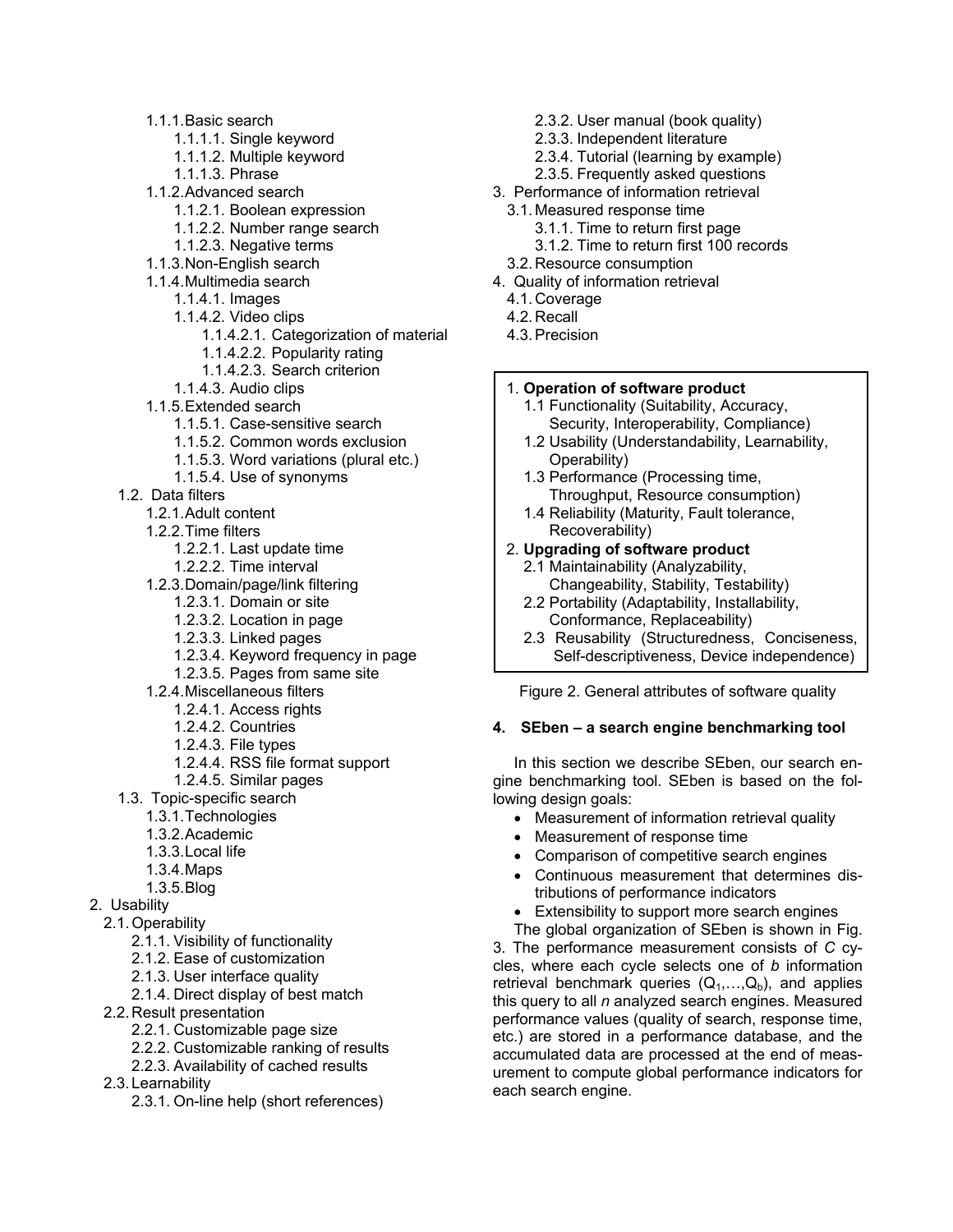

Figure 3. The organization of the SEben tool



Figure 4. SEben input and output

Our benchmark queries (initially *b*>300) reflect the GP and SU user models and include most popular search topics reported by Yahoo! Search, MSN, and Google in the past 6 years. When both monthly data and yearly data are available, yearly data are used. For example, one of our query sets was taken from Google Zeitgeist Archive [GOG06b].

The core functionality of SEben is exposed as a Web Service that receives test requests from Web UI, Windows scheduled tasks, or other client applications (Fig.4). The test requests are then forwarded to various search engine classes, which inherit from one base class.

The base class encapsulates common functionalities such as sending HTTP request, retrieving response stream, etc. All test results, including both collected metrics and retrieved URL's, are logged to the performance database.

The performance database contains several tables. The most important are the summary table (containing response time for the first page, the cumulative response time for all retrieved pages, the number of bytes per each page, and the total number of retrieved URL's) and the detailed table (containing all retrieved unique URL's). We also collect time stamps and other data necessary for analyzing distributions of measured values.

This design provides a reusable framework for search engine evaluation, and new search engines can be supported by creating new search engine classes. Engine-specific code only needs to implement two methods: GetSearchAddress, which accept keywords and format a query string following specific format defined by the target engine; and Get-SearchResult, which parses acquired HTTP response stream to collect returned URL's.

In the following sections, we'll introduce theoretical backgrounds of information retrieval quality measurements implemented in SEben.

#### 4.1 Measurement of server response time

Let us define the server response time is the time that a search engine needs to execute a query and to generate the result set. Although most of search engines display server response times on result pages, we decided to find an independent measurement to verify these claims. In order to eliminate effects of network delays, we measured the server response time in the following way:

- 1) An empty search request (the search without any keyword) is submitted to the search engine. The total response time between when the request is sent and when HTTP response stream is acquired is recorded as  $t_1$ .
- 2) Immediately after we get response from step 1, we send out actual search request and the corresponding response time  $t_2$  is recorded.
- 3) The server response time is  $t_2 t_1$ .

The rational behind this measurement is simple: both  $t_2$  and  $t_1$  contain three components: the time for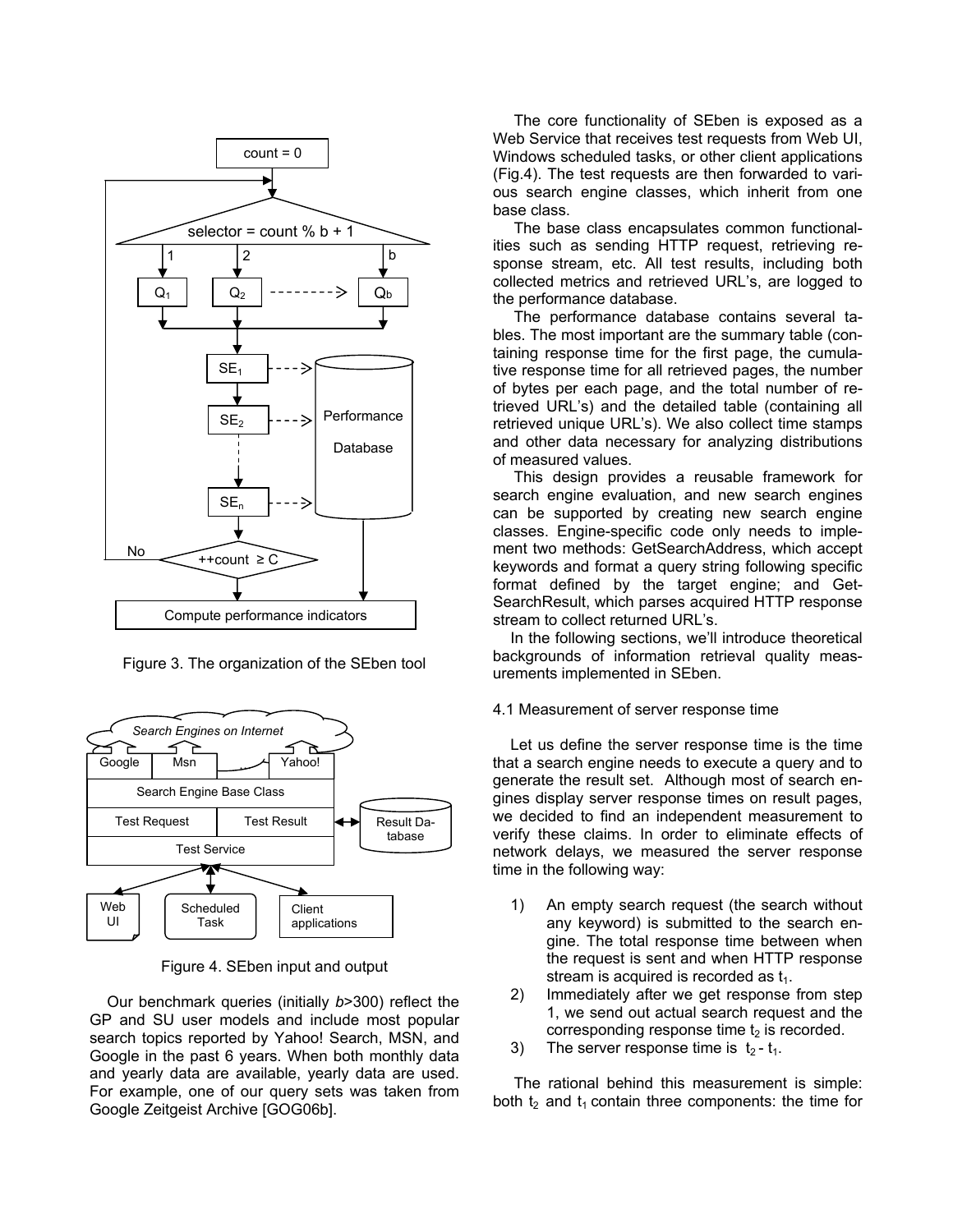the request packet to be routed to search engine, the time for search engine to process the request, and the time to establish response stream connection. By subtracting  $t_1$  from  $t_2$ , we eliminated factors affected by network transportation, assuming consecutive request packets are routed in similar routes. At the same time, we tried to eliminate the effect of caches by sending unique queries, which are composed by combining keywords from different workloads.

Theoretically, if *D* denotes the set of all relevant documents and *A* is the set of answers returned by the search engine, then the main performance indicators are precision |*D*∩*A*|/|*A*| and recall |*D*∩*A*|/|*D*| (here |*A*| denotes the number of elements in the set *A*). Unfortunately, in the case of web search engines we cannot directly measure *D* and *A,* and exactly compute precision and recall. Below, we present approximate methods for measuring precision, recall and coverage.

#### 4.2 Measurement of precision

Precision of search is defined as the ratio of the number of retrieved relevant documents |*D*∩*A*| and the number of all retrieved documents |*A*|. Most of existing studies are based on manual scoring systems to decide relevancy of documents. As our goal is to establish a framework of automatic repetitive low-cost tests, an alternative measurement is required.

A statistical analysis in [JAN03] shows that 73% of users only viewed 2 documents out of all retrieved documents. In addition, 53% of users were able to find wanted document using only one query. The results show that the quality of ranking is crucial to fulfill user search requirements, because the majority of users only browse very few documents in the result set. Furthermore, the existing ranking algorithms can ensure that statistically most relevant documents are ranked highest.

Given this result, we limited our analysis to first *k* documents returned by search engines. Suppose that our analysis includes *n* search engines and the number of reported URL's for each search engine is limited to *k*. Let  $U_1,...,U_m$  be all the different URL's collected by n search engines and *k ≤ m ≤ nk*. Then, let  $u_1^{(i)},...,u_k^{(i)}$  denote sorted URL's returned by search engine *i,* where index *r* in  $u_r^{(i)}$  denotes the rank (*r*=1 is the most important and  $r = k$  is the least important according to search engine *i*). Let  $R_1^{(i)}$ , ...,  $R_m^{(i)}$  be the ranking assigned to  $U_1,...,U_m$  by search engine *i* according to the following formula:

$$
R_j^{(i)} = \begin{cases} r_j^{(i)}, & U_j \in \{u_1^{(i)}, u_2^{(i)}, \dots, u_k^{(i)}\} \\ k+1, & U_j \notin \{u_1^{(i)}, u_2^{(i)}, \dots, u_k^{(i)}\} \end{cases}, \quad j = 1, \dots, m
$$

Here  $r_j^{(i)} \in \{1,...,k\}$  is the ranking assigned to  $U_j$  by search engine *i*.

The final ranking of documents are calculated as average value of  $R_i^{(i)}$ :

$$
R_j = \frac{1}{n} \sum_{i=1}^{n} R_j^{(i)} \qquad j = 1, ..., m
$$

The first *k* documents with highest final ranking are selected as the final collection of all relevant documents to be studied, denoted as *U*. Finally, the precision *Pi* of search engine *i* can be defined as:

$$
P_j = \frac{|U \cap \{u_1^{(i)},...,u_k^{(i)}\}|}{k}, \quad 0 \le P_j \le 1, \quad i = 1,...,n
$$

#### 4.3 Measurement of recall

Recall is the fraction of all relevant documents that is returned by a search engine. Obviously, it is not possible to collect all relevant documents from the web. However, recalls of different engines can be compared using relative ratios. For a specific search, let *D* be the (unknown) set of *all* relevant documents. Then  $D \cap A_1,..., D \cap A_n$  are the sets of *relevant* documents returned by search engines 1,…,*n*. The recall of search engine *i* can be defined as follows:

$$
C_j = \frac{|D \cap A_j|}{|D|}
$$

For any pair of search engines *i* and *j:* 

$$
\frac{C_i}{C_j} = \frac{|D \cap A_i|}{|D|} \cdot \frac{|D|}{|D \cap A_j|} = \frac{|D \cap A_i|}{|D \cap A_j|}
$$

For search engine *i*, we approximate  $D \cap A_i$  by the result sets we collected during precision measurements:

$$
D\cap A_j\approx U\cap\{u_1^{(i)},...,u_k^{(i)}\}
$$

*U* is the collection of documents that all participating search engines voted to be relevant. A document returned by search engine *i* is considered relevant if and only if the document belongs to *U* as well.

#### 4.4 Measurement of coverage

The *coverage* of a search engine can be determined as the total number of pages returned by the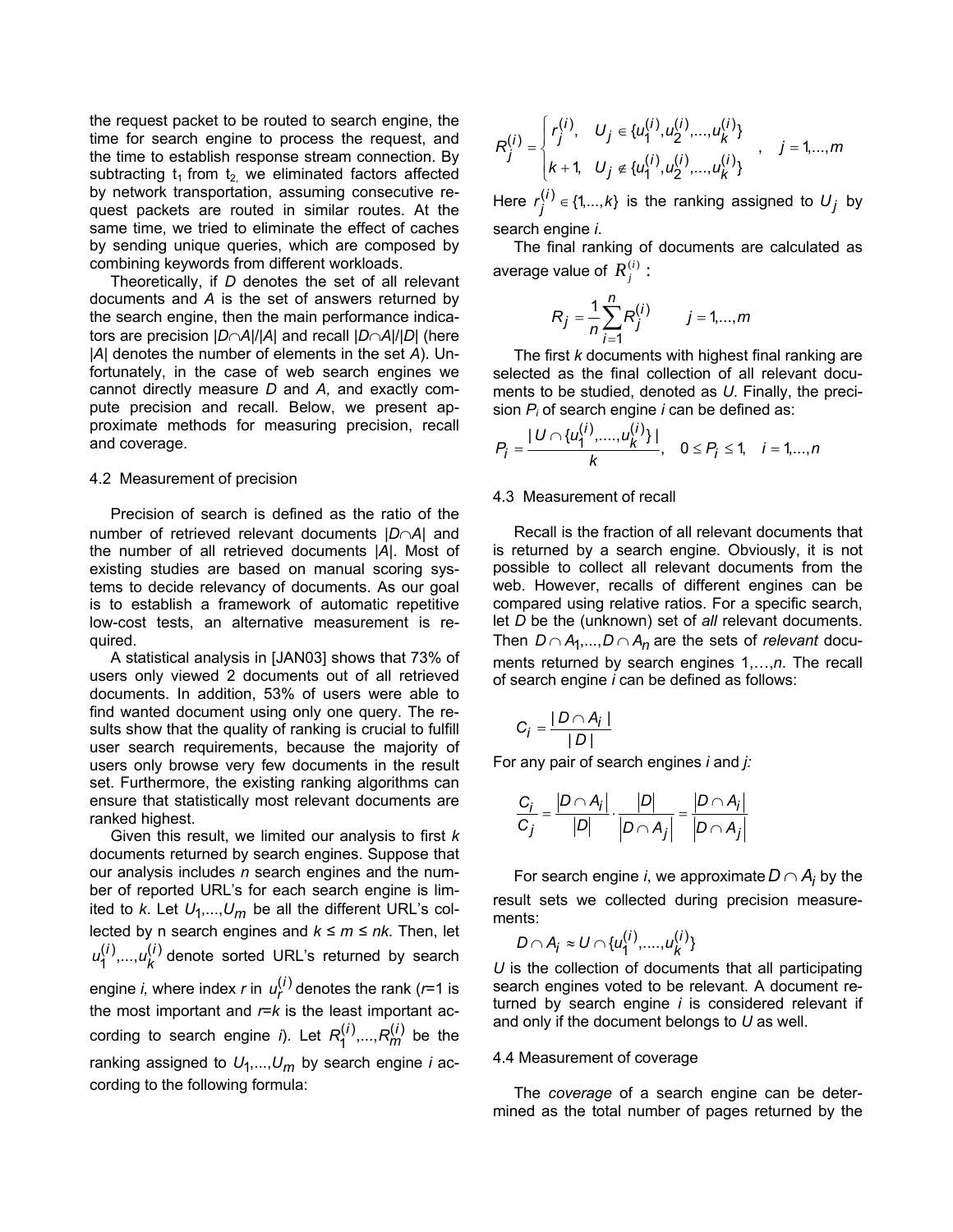search engine. It is impractical to physically measure the absolute coverage of search engines because that would require us to develop a crawler that is superior to existing crawlers and is able to find all documents on the Internet. On the other hand, measuring relative coverage sizes of search engines is possible, as suggested in [BHA97]. We adopted the approximation formula proposed in [BHA97], which gives a relative ratio of coverage. Let A be the set of all pages indexed by the search engine  $E_1$ , and let B be the set of all the pages indexed by search engine E2. Then, for any random URL *u* from Internet, the probability of  $u \in A$  and the probability of  $u \in B$  are proportional to sizes of A and size of B:

$$
\frac{|A|}{|B|} \approx \frac{P_r(u \in A)}{P_r(u \in B)}
$$

Using the conditional probability rule we have

$$
P_r(u \in A) = \frac{P_r(u \in A \cap B)}{P_r(u \in B | u \in A)}
$$

$$
P_r(u \in B) = \frac{P_r(u \in A \cap B)}{P_r(u \in A | u \in B)}
$$

$$
\frac{|A|}{|B|} = \frac{P_r(u \in A | u \in B)}{P_r(u \in B | u \in A)}
$$

 This formula assumes that sampled documents are uniformly distributed, and the accuracy of the formula is affected by recalls of analyzed engines. A more complete discussion of this model can be found in [BHA97] where the authors used a lexicon of 40,000 words and Yahoo to generate sample documents. In our measurement, we used so far over 10,000 documents retrieved using PST search engines that are not among the competitive search engines. Although the sample does not necessarily represent the actual web word distribution, it is a fairscaled, diverse selection over space and time. In addition, using independent PST search engines eliminates the possible bias caused by using one of the analyzed search engines as data source.

In all performance indicators (coverage, recall and precision) we normalize the measured values with the value that corresponds to the best system. In this way the best system has relative quality 1 (or 100%) and all other systems have lower values. These normalized (relative) values are then used as inputs for the evaluation criteria.

### **5. LSP method for system evaluation**

System evaluation is a process of determining the extent to which a given system satisfies a set of requirements specified by a human decision maker (evaluator). This definition implies that the evaluated

system has users, and users expect that the system can satisfy their requirements.

The LSP method [DUJ96, DUJ97, DUJ06] essentially consists of three steps:

- Creating a system attribute tree
- Defining elementary criteria
- Development of preference aggregation structure

The system attribute tree (SAT) is a decomposition structure that includes all system attributes that affect the ability of the evaluated system to satisfy user requirements. The SAT presented in Section 2 includes two types of attributes: compound attributes (that can be further decomposed) and terminal attributes (called *performance variables*) that cannot be further decomposed and can be directly evaluated.

Performance variables are evaluated using elementary criterion functions that map the values of performance variable to the corresponding preference score. The preference score is the degree of satisfaction of requirements and its range is from 0 to 1 (or 100%). For example, if the requirement is that a search engine response time *t* greater than *t* max seconds is unacceptable, and the time that is less than  $t_{\text{min}}$  seconds satisfies completely user expectation, then the corresponding preference score *E* is

*E* = 100 min{1, max[0, ( $t_{\sf max}$  –  $t$ )/( $t_{\sf max}$  –  $t_{\sf min}$ )]} 0 ≤  $E$  ≤ 100%

This mapping can be conveniently expressed using the preference scale shown in Fig. 5.

an array of elementary preferences:  $E_1, ..., E_n$ . Using global preference  $E = L(E_1, ..., E_n)$  that reflects the Similar elementary criteria can be defined for all *n*  performance variables, and from these criteria we get these elementary preferences we can compute the total satisfaction of all requirements.



Figure 5. An example of elementary criterion

To compute the global preference we must use preference aggregation structure that consists of superposition of appropriate aggregation operators. We assume that no system can be better than its best component, or worse than its weakest component. Consequently, the preference aggregators should be organized as means.

Some components of an evaluated system are al-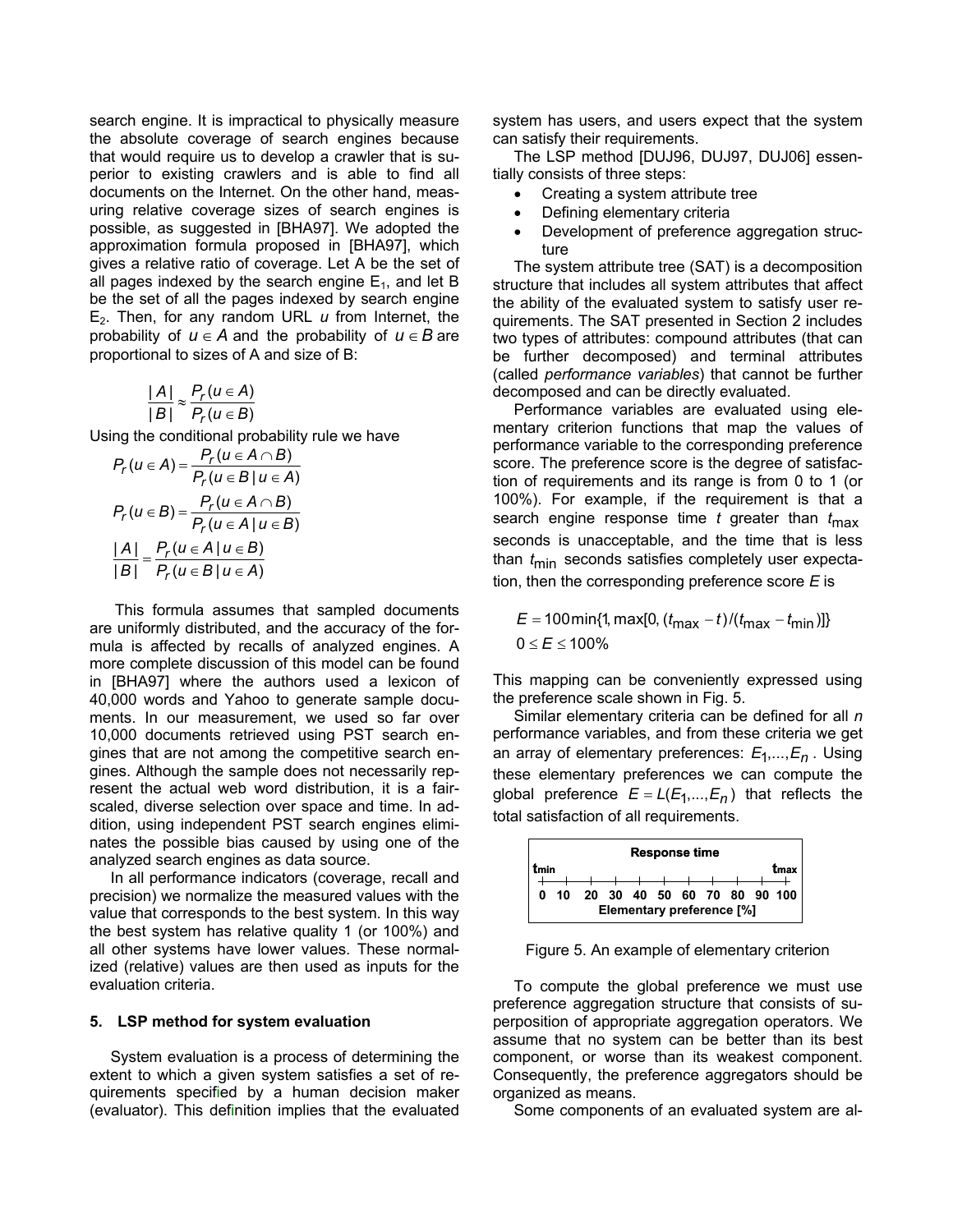ways more important than other components. So, if we use means to aggregate elementary preferences, then the selected means must have adjustable weights. We use preference aggregators based on weighted power means; an aggregator that has *k* input preferences  $e_1,...,e_k$  generates the output preference

$$
e_0 = (w_1 e_1^r + \dots + w_k e_k^r)^{1/r}
$$
  
0 < w<sub>i</sub> < 1, w<sub>1</sub> + \dots + w<sub>k</sub> = 1  
0 < e<sub>i</sub> < 1, i = 0, 1, ..., k

The weights  $w_1,...,w_k$  reflect the relative importance of inputs  $e_1,...,e_k$ , and the exponent *r* reflects the logic properties of the aggregator. Such aggregator is graphically presented in Fig. 6 and a survey of all basic aggregators is presented in Table 4.



Figure 6. A preference aggregator (power mean)



Figure 7. Preference aggregators from *and* to *or*

The most frequently used operator is partial conjunction, because in the majority of cases evaluators want simultaneous satisfaction of user requirements. If  $r \le 0$  the partial conjunction is a model of mandatory requirements (any zero input generates zero output). Seventeen conjunctive and disjunctive aggregators with symbolic names C, C++, C+, C+-, CA, C-+, C-, C--, A, D--, D-, D-+, DA, D+-, D+, D++, D and corresponding values of the exponent *r* are presented in Fig. 7. If we aggregate preferences  $E_1$  and  $E_2$  then the aggregated value will be located between  $E_1$  and  $E_2$  approximately in location that is denoted by the position of aggregator (e.g. for A the result will be in the middle).

Table 4. A survey of basic preference aggregators

| <b>Name</b>                                                                                  | <b>Description</b>                                                                                                                                                                                                                                                     |
|----------------------------------------------------------------------------------------------|------------------------------------------------------------------------------------------------------------------------------------------------------------------------------------------------------------------------------------------------------------------------|
| NOT                                                                                          | <b>Negation</b>                                                                                                                                                                                                                                                        |
| <b>AND</b>                                                                                   | Full conjunction, the maximum level of                                                                                                                                                                                                                                 |
| $r = -\infty$                                                                                | simultaneity.                                                                                                                                                                                                                                                          |
| <b>ANDOR</b><br>(PC)<br>$-\infty < r < 1$                                                    | Partial conjunction (PC), a spectrum<br>of simultaneity levels. All input prefer-<br>ences must be to some extent simulta-<br>neously satisfied.                                                                                                                       |
| AM<br>(CDN)<br>$r = 1$                                                                       | Arithmetic mean (AM), or Conjunctive/<br>Disjunctive Neutrality (CDN). AM models<br>a perfect balance of simultaneity and<br>replaceability. All inputs are desired, but<br>no one is mandatory or sufficient.                                                         |
| ORAND<br>(PD)                                                                                | Partial disjunction (PD), a spectrum of<br>replaceability levels. Each input can be                                                                                                                                                                                    |
| 1 <r<∞< td=""><td>used to partially compensate the lack of<br/>remaining inputs.</td></r<∞<> | used to partially compensate the lack of<br>remaining inputs.                                                                                                                                                                                                          |
| ΟR<br>$r = +\infty$                                                                          | Full disjunction, the maximum level of<br>replaceability.                                                                                                                                                                                                              |
| CPA                                                                                          | <b>Conjunctive Partial Absorption. A</b><br>combination of mandatory and desired<br>inputs. The mandatory input $(m)$ must<br>be (at least partially) satisfied. Assuming<br>$m$ >0, the desired input ( $d$ ) can partially<br>compensate an insufficient level of m. |
| <b>DPA</b>                                                                                   | <b>Disjunctive Partial Absorption. A</b><br>combination of sufficient and desired<br>inputs. The sufficient input (s) can fully<br>compensate the lack of desired input<br>(d). The desired input can partially com-<br>pensate the lack of sufficient input.          |

The performance measurement consists of *N* cycles, where each cycle selects one of *n* information retrieval benchmarks and applies this benchmark to all *k* analyzed search engines. Measured performance values (quality of search, response time, etc.) are stored in a performance database, and the accumulated data are processed at the end of measurement to compute global performance indicators for each search engine.

Among aggregators presented in Table 4, the second most frequently used operator is CPA. Its structure is shown in Fig. 8. This is an asymmetric operator: *m* is a mandatory input (if m=0 then the output z=0) and *d* is a desired input (if d=0 then the output z is only decremented by an adjustable penalty). The parameters  $r$ ,  $W_1$ , and  $W_2$  can be computed from the desired values of the mean penalty and mean reward.

More details about the mathematical aspects of the LSP method can be found in [DUJ05]. By systematically applying the aggregation of preferences according to the structure of SAT and desired logic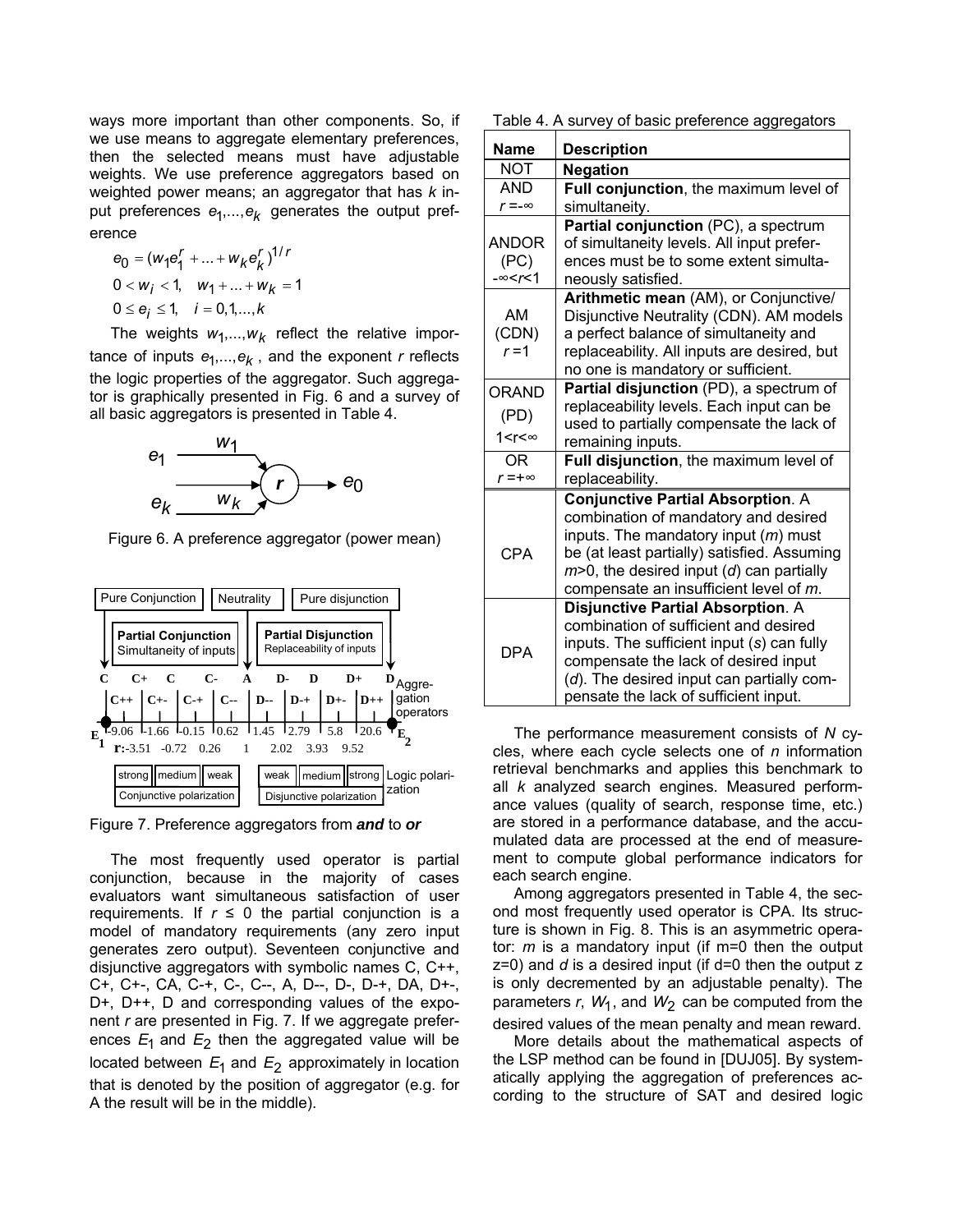properties of specific aggregators we eventually compute the global preference, i.e. a compound indicator of the ability of the evaluated system to satisfy all user requirements. This indicator is then used for evaluation and comparison of search engines, as shown in the next section.



Figure 8. The CPA aggregator and its properties

# **5. LSP criterion for evaluation of search engines**

In this section we use the LSP criterion for search engine evaluation to compare four major PST search engines: Yahoo! Search, Ask, Google, and MSN. Our LSP criterion consists of 52 elementary criteria, which include 83 individual quality attributes collected using various measurements and analyses. Figure 9 shows three examples of typical elementary criteria.

| <b>Adult content filter (1311)</b> |                                            |   |       |  |  |
|------------------------------------|--------------------------------------------|---|-------|--|--|
| [%]                                | Evaluation table                           |   |       |  |  |
| 100<br>100                         | F                                          | Κ | E [%] |  |  |
| 90                                 | 0                                          | O | O     |  |  |
| 80                                 | 0                                          | 1 | O     |  |  |
| 70<br>60                           | 1                                          | O | 70    |  |  |
| 50                                 | 1                                          | 1 | 80    |  |  |
| 40                                 | 2                                          | O | 90    |  |  |
| 30                                 | 2                                          | 1 | 100   |  |  |
| 20                                 | $F =$ Level of filters                     |   |       |  |  |
| 10                                 | $K =$ Availability of children-specific UI |   |       |  |  |
|                                    | Evaluation formula:                        |   |       |  |  |
|                                    | $E = (10K + 20F + 50)(1-(F-2)(F-1)/2)$     |   |       |  |  |

Figure 9-1. Adult content filter

| Maps (124)                             |                                                                                           |
|----------------------------------------|-------------------------------------------------------------------------------------------|
| %<br>-36<br>100<br>90                  | Evaluated as a score, assigning<br>points up to the following values:                     |
| 80<br>70<br>60<br>50<br>40<br>30<br>20 | Driving direction10<br>Fly-over map 5<br>Information overlays<br>8<br>Printable map<br>-8 |
| 10                                     | Score = total assigned points                                                             |

Figure 9-2. Maps



Figure 9-3. Resource Consumption

Elementary criteria are used to compute normalized preference values (from 0 to 100%) for all 52 inputs. The next step in the evaluation process is to organize the logic aggregation of preference structure (Fig. 10). This structure uses aggregators shown in Figures 7 and 8 to compute the global preference score for each of competitive search engines. The global preference score corresponds to the evaluated system as a whole. The aggregation of preferences is a process of averaging that reflects desired formal logic and semantic relationships between aggregated values.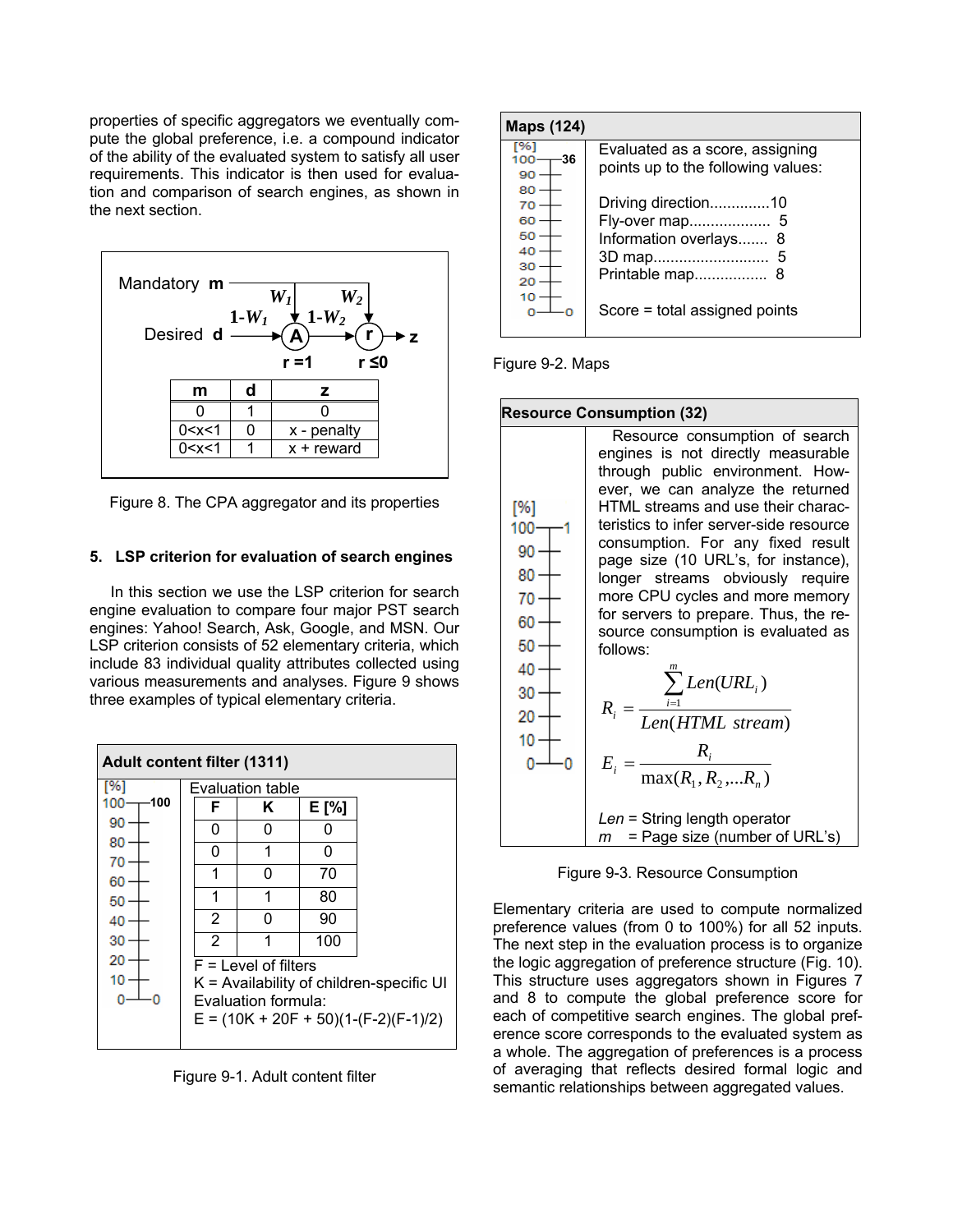

Figure 10-A. General search method (1/2)



Figure 10-C. Data filters



Figure 10-B. General search method (2/2)



Figure 10-D. Functionality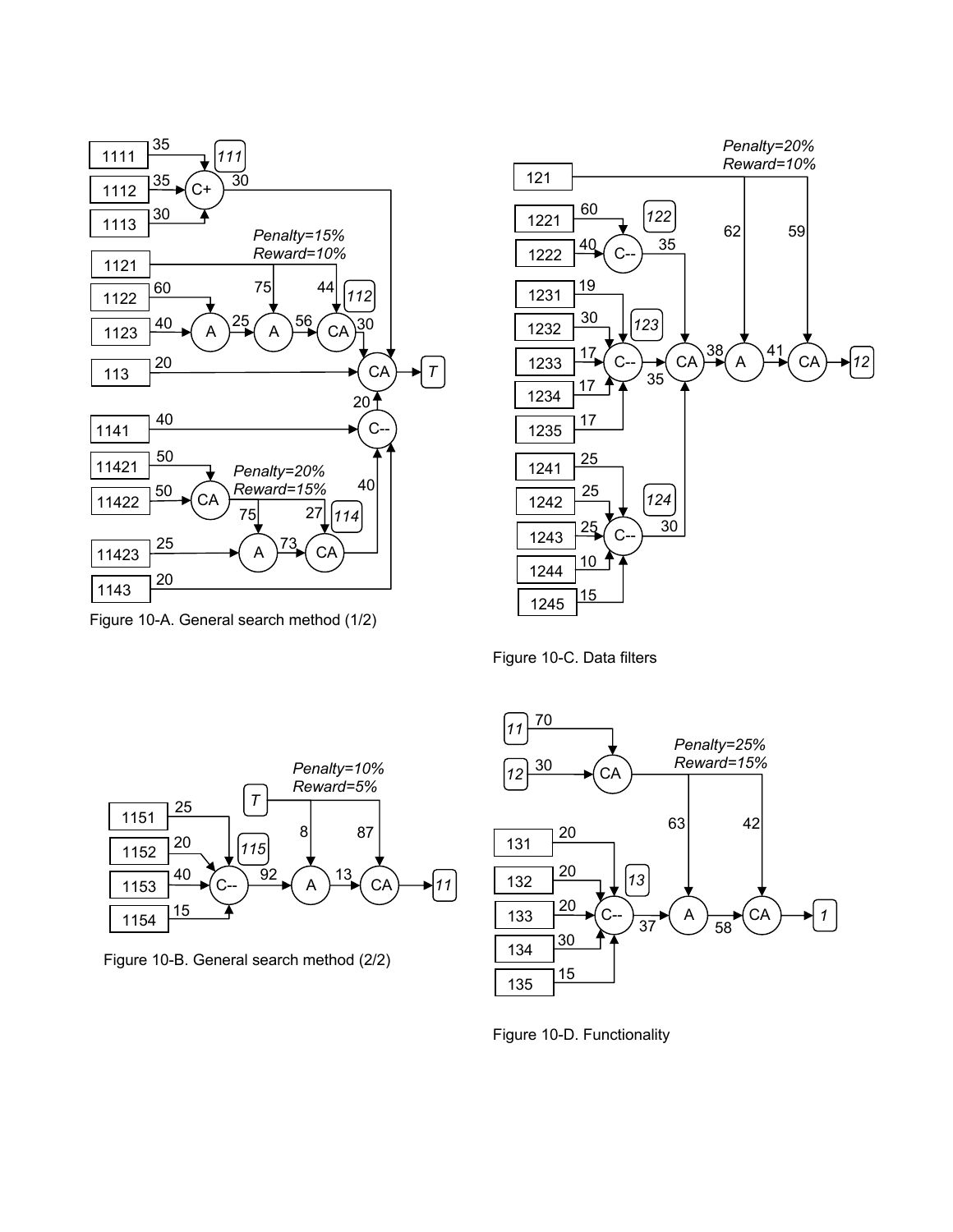

Figure 10-E. Usability



Figure 10-F. Performance of information retrieval



Figure 10-G. Global preference

The final results of evaluation are presented in Table 5. Google has a leading position by satisfying 86.67% of requirement. MSN and Yahoo are in a close match with only 2% of difference in global preference score. Ask ranks last with a rather low global score (54.72%).

|  | Table 5. System preferences [%] |
|--|---------------------------------|
|--|---------------------------------|

|                           | Google   MSN   Yahoo |                       | Ask l |
|---------------------------|----------------------|-----------------------|-------|
| <b>Global preference</b>  | 86.67                | 77.85   75.74   54.72 |       |
| Functionality             | 83.10                | 63.38 62.98 39.44     |       |
| <b>Usability</b>          | 82.84                | 86.44 77.35 73.38     |       |
| Performance               | 87.94                | 81.84   91.45   76.98 |       |
| Quality of inf. retrieval | 92.57                | 82.80 80.27 56.04     |       |

A very high information retrieval quality (92.57%) and rich functionality help Google to establish the dominating position. On the other hand, Google could improve some usability components. E.g., one of the negative aspects in Google's UI is the "I'm Feeling Lucky" button. Regardless its long history, this label makes no sense and the button creates confusion to new users.

*MSN Search* has the best usability and ranks second because it dominates the third-placed *Yahoo! Search* in all areas except performance. In particular, *MSN* attains a higher coverage of page indexes, and gets a high usability score due to its easy-to-use customized ranking feature. On the other hand, *MSN* has usability areas that can be improved. For instance, in the case of function visibility, *MSN* gets a low score due to its strange design of putting some search categories on top of the page, while putting some other categories in a drop-down list besides the "Search" button.

*Yahoo! Search* dominates the performance area. It ranks third, close to *MSN Search.* It has good results in the average server response time. In addition, their result pages show a good balance of information richness and efficiency. Compared to Google, Yahoo! Search provides less topic-specific search options and less advanced search options such as word variations and word synonyms.

*Ask* got lowest scores in all subsystems, resulting in the last position. Its weakest subsystems are functionality and information retrieval quality. In the area of information retrieval quality, *Ask*'s low index coverage significantly hurts its global preference score. In addition, *Ask* provides fewer search options and filters comparing with other three search engines. In the performance area, *Ask*'s resulting HTML source documents are badly organized, with lots of spaces and empty lines. The average length of *Ask*'s result pages is 4 times longer than the length of MSN's result pages.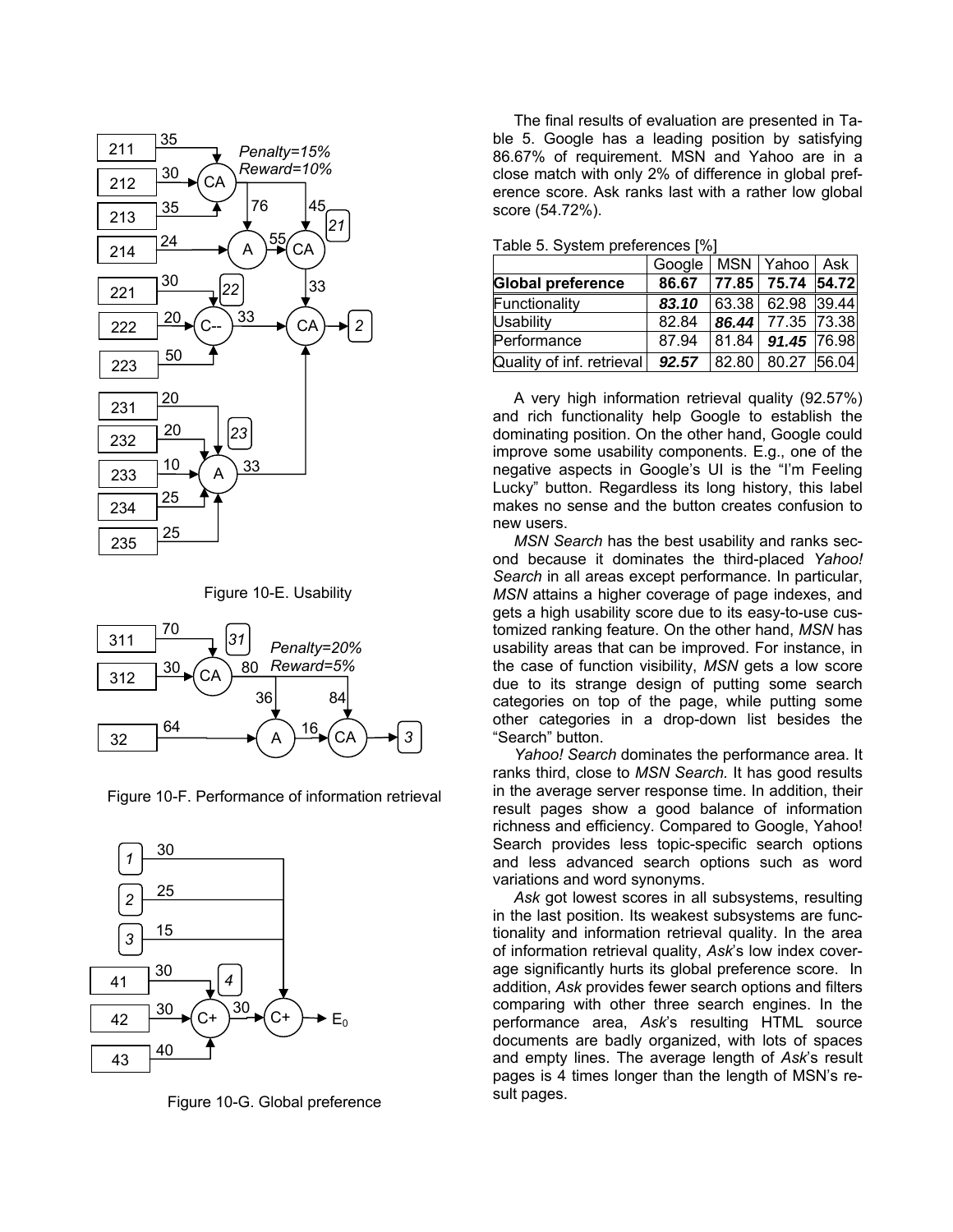# **6. Conclusions**

Evaluation and selection of software systems is a complex problem characterized by a large number of heterogeneous inputs. Many of input attributes are important but difficult for quantification and measurement. Both IEEE and ISO standards for software quality metrics provide initial guidelines for defining general-purpose software quality attributes. The presented search engine evaluation criterion shows that the LSP method is suitable for building complex criteria on top of basic concepts provided by software quality standards.

Evaluation of search engines is one of complex software evaluation problems. It includes a spectrum of functionality, usability and performance inputs including more than 80 individual quality attributes. In the case of performance, it was necessary to develop a specialized tool for measurement of response times, resource consumption, and the quality of information retrieval.

Basic advantages of using the LSP method for software evaluation and comparison can be summarized as follows:

- Ability to aggregate any number of heterogeneous inputs, including functionality, usability, performance, and cost indicators.
- Ability to express necessary logic relationships between inputs, such as simultaneity, replaceability, mandatory and desired inputs, etc.
- Ability to express both formal logic and semantic components of the decision model.
- Unrestricted applicability in all regions of input attribute space (meaningful results for any combination of input values).
- Ability to automatically reject systems that do not satisfy any of mandatory requirements.
- Ability to explain and justify evaluation results in a simple and understandable way.

Our evaluation of four leading search engines provides insight into the state of the art in the Internet search technology. Google, who satisfies approximately 10% more requirements than the closest competitors (MSN and Yahoo), offers the best search technology. The difference between MSN and Yahoo is small. Modest functionality and quality of information retrieval are main reasons why Ask satisfies roughly half of our requirements. Our model also shows that no search engine seems to be perfect and there is space for improving even the best of them. The obtained evaluation results can be used to suggest what improvements of search technology would be the most beneficial for each of competitors.

The area of search engines is extremely dynamic, characterized by fast changes in offered services, the scope of search, functionality, usability, performance, and business relationships between competitors. In such an environment we cannot expect that evaluation criteria or evaluation results can last very long. Consequently, the proposed criterion will need permanent refinement and updating, according to functionality of new search engines and other developments. However, we believe that the proposed approach, the structure of the evaluation criterion, and the way of aggregating functionality attributes with usability, quality, and performance of IR will stand the test of time. Therefore, the future work should be focused on expanding and improving the performance measurement tool, refinement and evolutionary adjustment of the LSP criterion, development of specialized criteria for specific areas of search, and the coverage of all currently operational search engines.

# **References**

[BAE99] Baeza-Yates, R. and B. Ribeiro-Neto, Modern Information Retrieval. Addison-Wesley, 1999.

[BHA97] Bharat, K. and A. Broder, A Technique for Measuring the Relative Size and Overlap of Public Web Search Engines, DIGITAL Systems Research Center, 1997

[BOE78] Boehm, B.W at al., *Characteristics of Software Quality.* North Holland, 1978.

[BRI98] Brin, Sergey and Page, Lawrence. The Anatomy of a Large-Scale Hypertextual Web Search Engine. http://www-db.stanford.edu/~backrub/google. html.

[CHA03] Chakrabarti, S., Mining the Web: Analysis of Hypertext and Semi Structured Data. Elsevier, 2003.

[CHU96] Chu H. and M. Rosenthal, Search Engines for the World Web Web: A Comparative study and Evaluation Methodology, ASIS 1996 Annual Conference Proceedings October 19-24, 1996

[DUJ96] Dujmović, J.J., A Method for Evaluation and Selection of Complex Hardware and Software Systems. The 22nd International Conference for the Resource Management and Performance Evaluation of Enterprise Computing Systems. CMG 96 Proceedings, Vol. 1, pp. 368-378, 1996.

[DUJ97] Dujmović, J.J., Quantitative Evaluation of Software. Proceedings of the IASTED International Conference on Software Engineering, edited by M.H. Hamza, pp. 3-7. IASTED/Acta Press, 1997.

[DUJ05] Dujmović, J.J., Continuous Preference Logic for System Evaluation. Proceedings of Eurofuse 2005, edited by B. De Baets, J. Fodor, and D. Radojević, pp. 56-80. ISBN 86-7172-022-5, Institute "MihajloPupin", Belgrade, 2005.